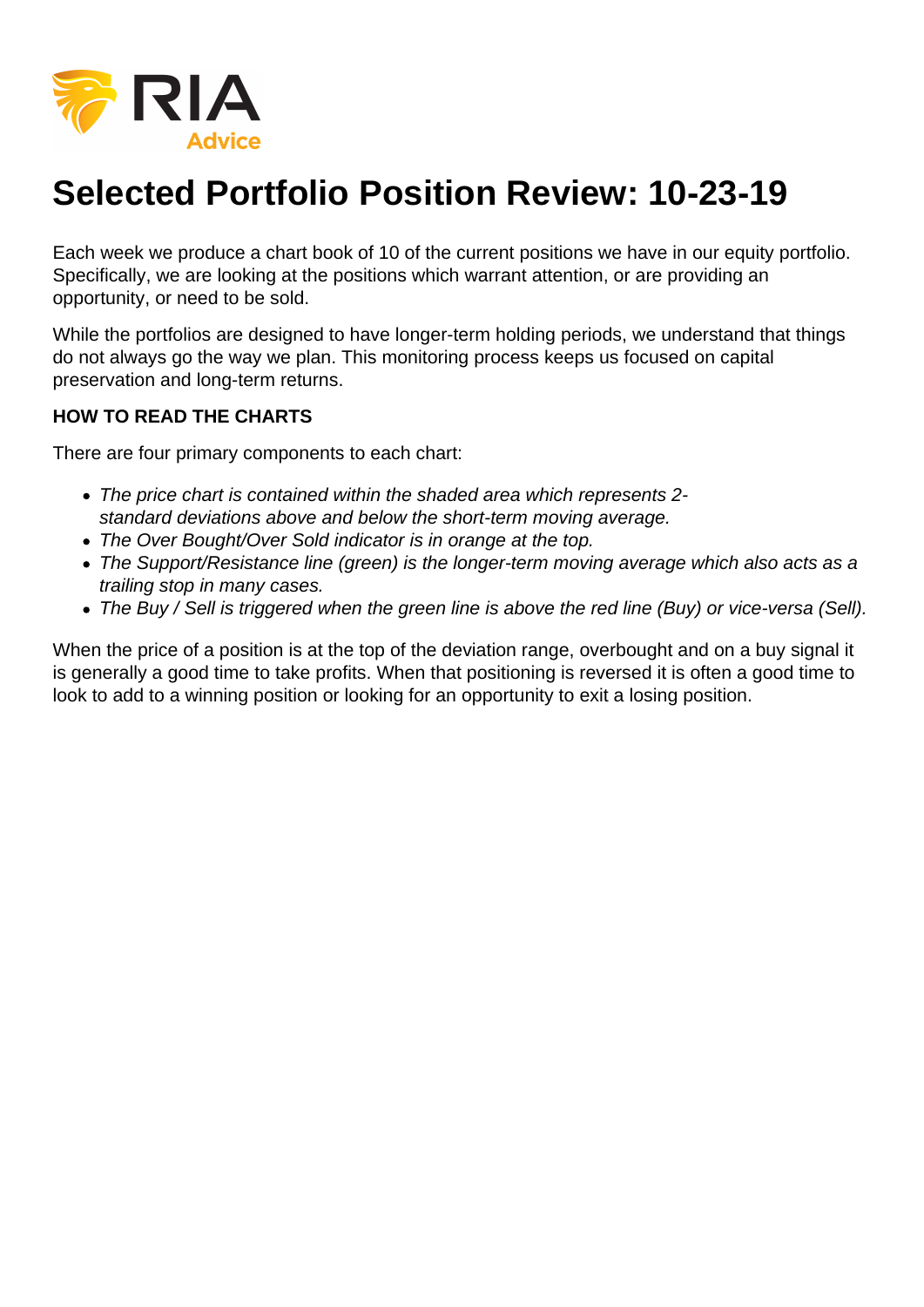With this basic tutorial, we will now review some of positions in our Equity Portfolio which are either a concern, an opportunity, or are doing something interesting.

PORTFOLIO UPDATE: Last week, we took profits in our defensive positions as it appears a rotation back to offense is underway. Today, we are covering our 4-new buys and 4 potential adds as both rebalance our equity weights and slightly increase exposure into the end of the year.

XOM - Exxon Mobil (Buy)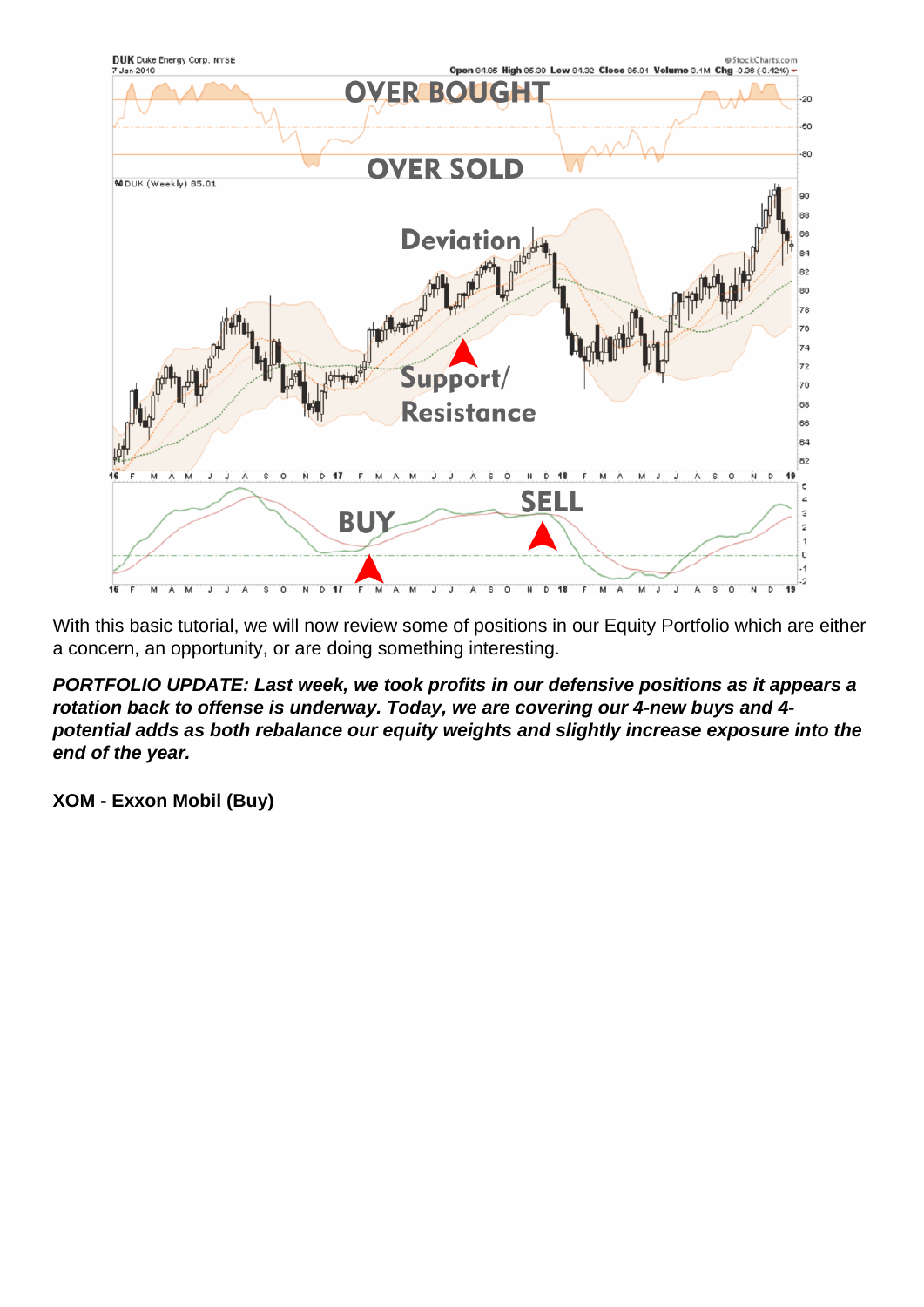- As discussed last week, we previously sold 1/2 of our position in XOM in April.
- With XOM deeply oversold, and the energy sector deeply out of favor, there is actual value in the position. With a 5% dividend yield we can afford to wait for a turn.
- We are still carrying a stop-loss on the position if our thesis doesn't work out, but if there is a rally into the end of the year, we should see Energy pick up performance.
- We added 1/2 position taking the total position to full weight.
- Stop is set at \$66

MU - Micron Technologies (Buy)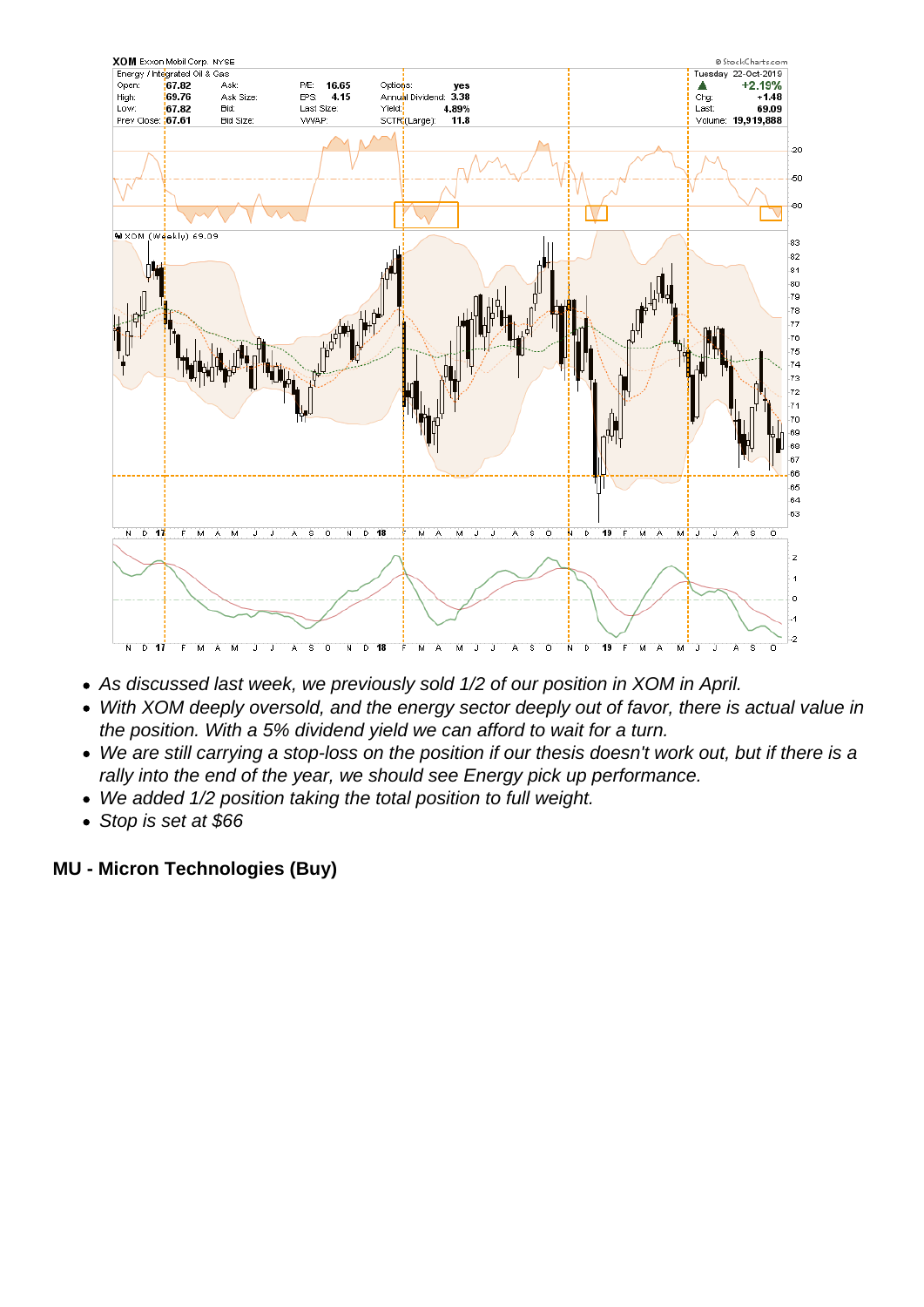- MU has improved in performance, and a removal of tariffs will likely clear the way for a move higher in semi-conductors.
- With a P/E of 8, we like the valuation, and MU has now established a positive trend and held support.
- There is some tough resistance at \$50, so we will be watching carefully and add to the position on a breakout.
- We added a full position.
- Stop is set at \$37.50.

AMZN - Amazon.com (Buy)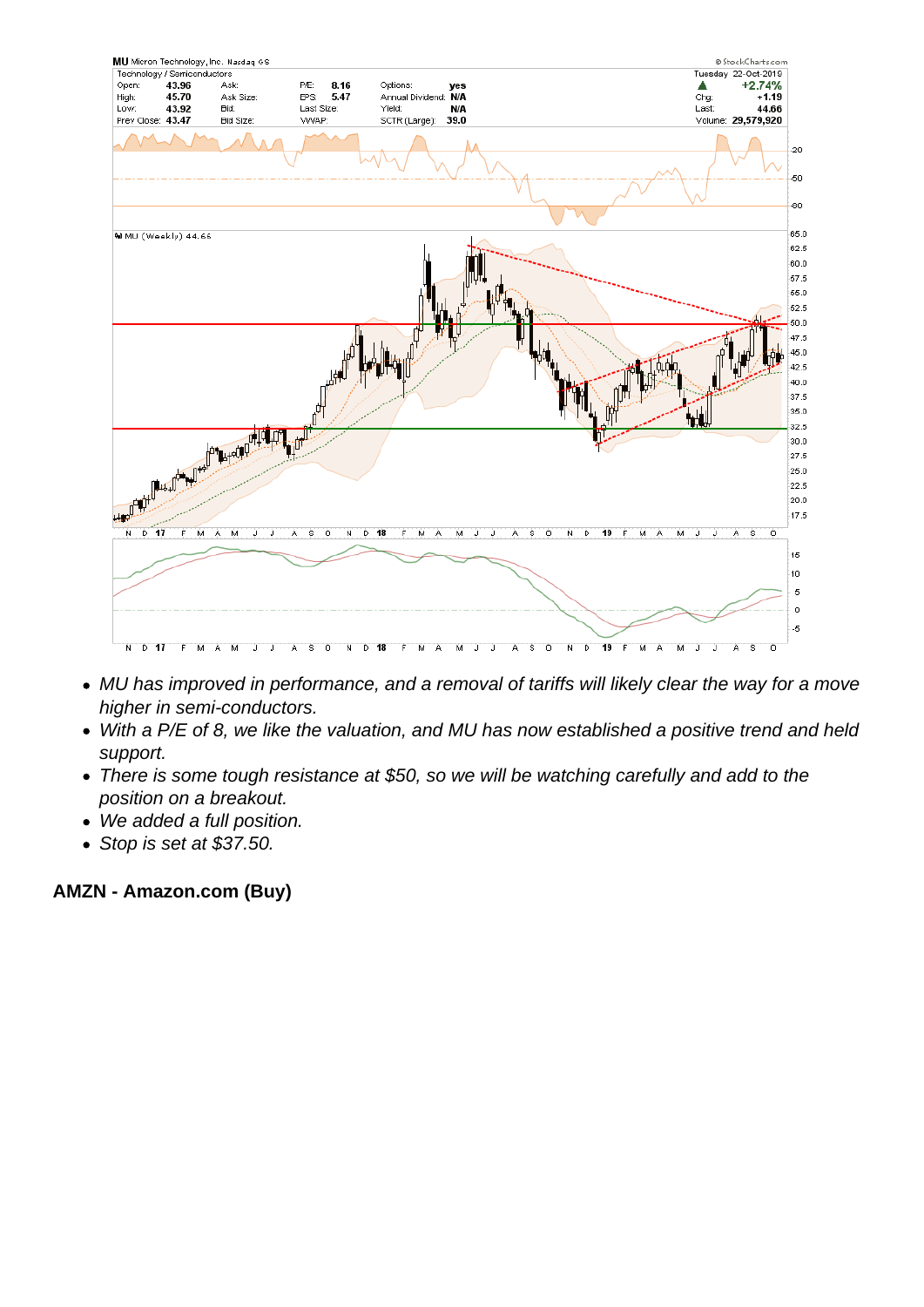- As discussed last week, we are adding a position in AMZN for the end of year shopping season.
- AMZN tends to perform better during the shopping season, and with the very oversold condition, the risk/reward is descent for now.
- The long-term trend remains positive and a move above \$1850 should clear the way to old highs.
- We added a full position.
- Stop loss is set at \$1700

ABBV - Abbvie Corp. (Buy)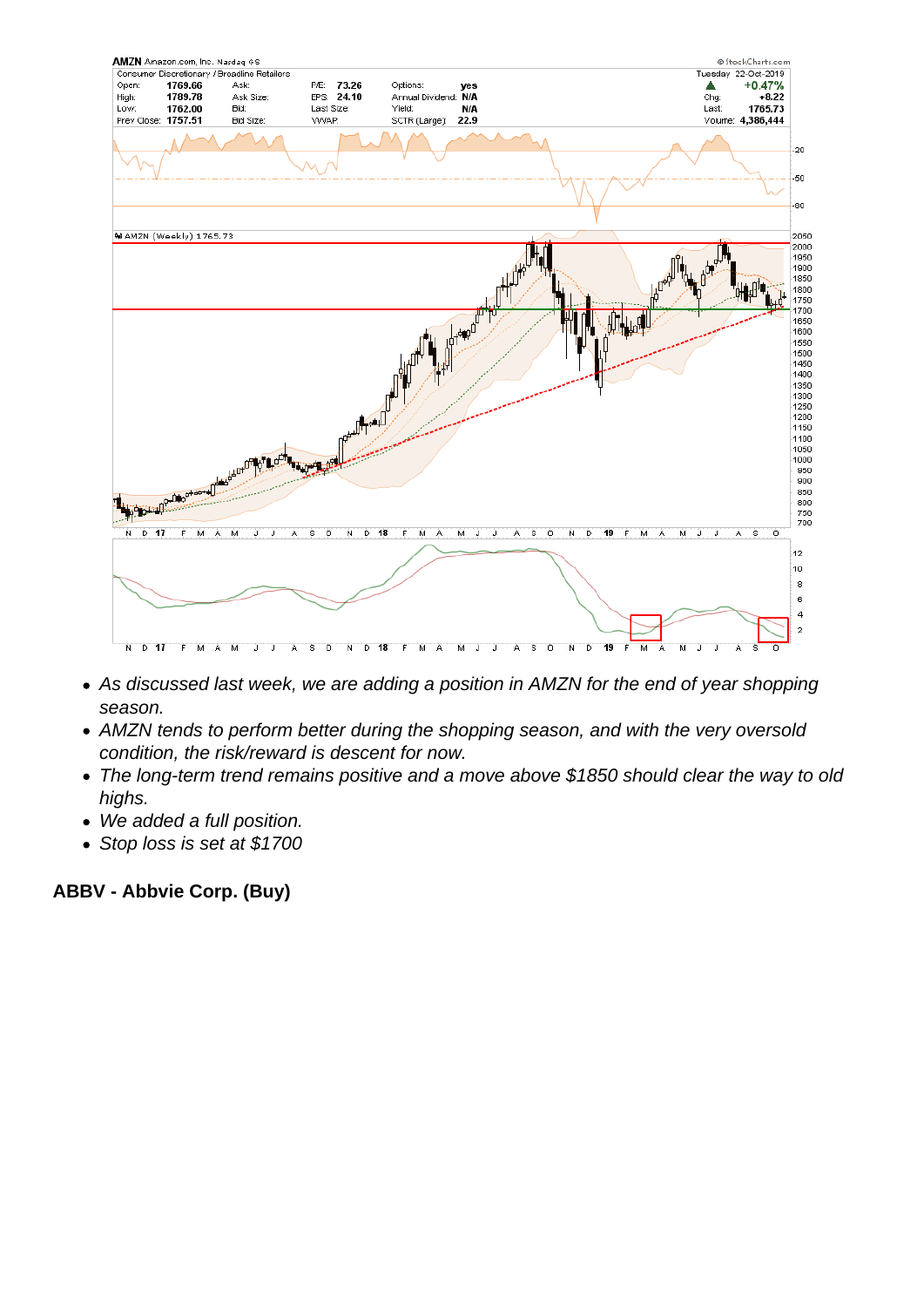- ABBV has had a massive correction and is deeply oversold.
- With a buy signal recently triggered and breaking above resistance and the downtrend line from the old highs, we have added 1/2 position.
- We will scale into ABBV on opportunity and in the meantime we like the 5% yield on the position to pay us while we wait.
- Stop loss is set at \$65

KHC - Kraft Heinz (Add)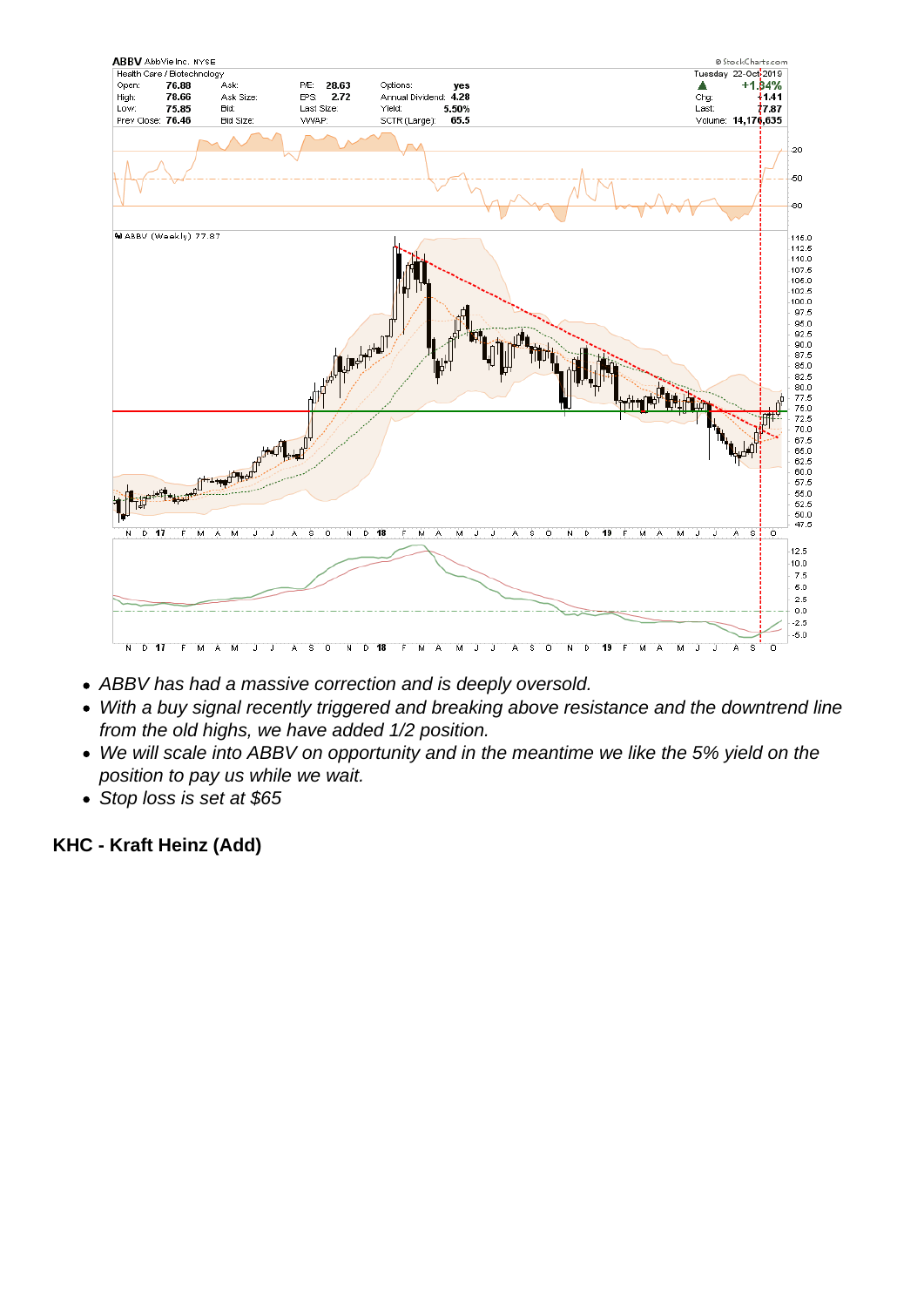- Last week we talked about our speculative turnaround story in KHC.
- With a 6% yield, and the stock turning higher, we are liking the position more.
- This is a speculative trade set up with a tight stop at recent lows.
- We have not added a position as of yet.
- 

NSC - Norfolk Southern (Add)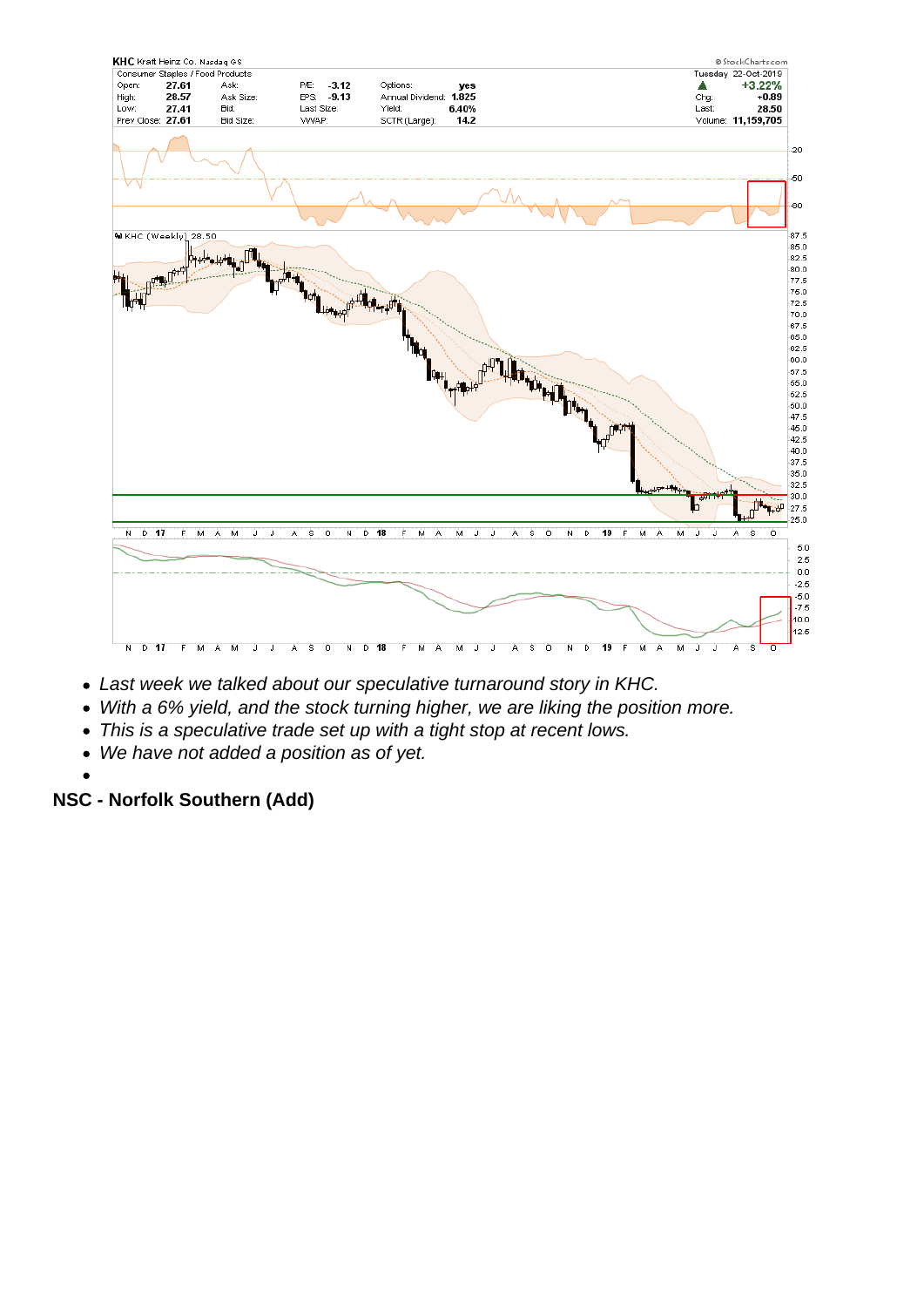- NSC has been a volatile but good performer for us. We have taken profits previously, but now the stock is just extremely oversold.
- The resolution of the trade war should help improve the prospects for NSC which transport a lot of commodities and manufactured materials.
- We would like to see the buy signal registered and the stock move above moving average resistance before we add to the holdings.
- Stop loss remains at \$170

HCA - HCA Healthcare (Add)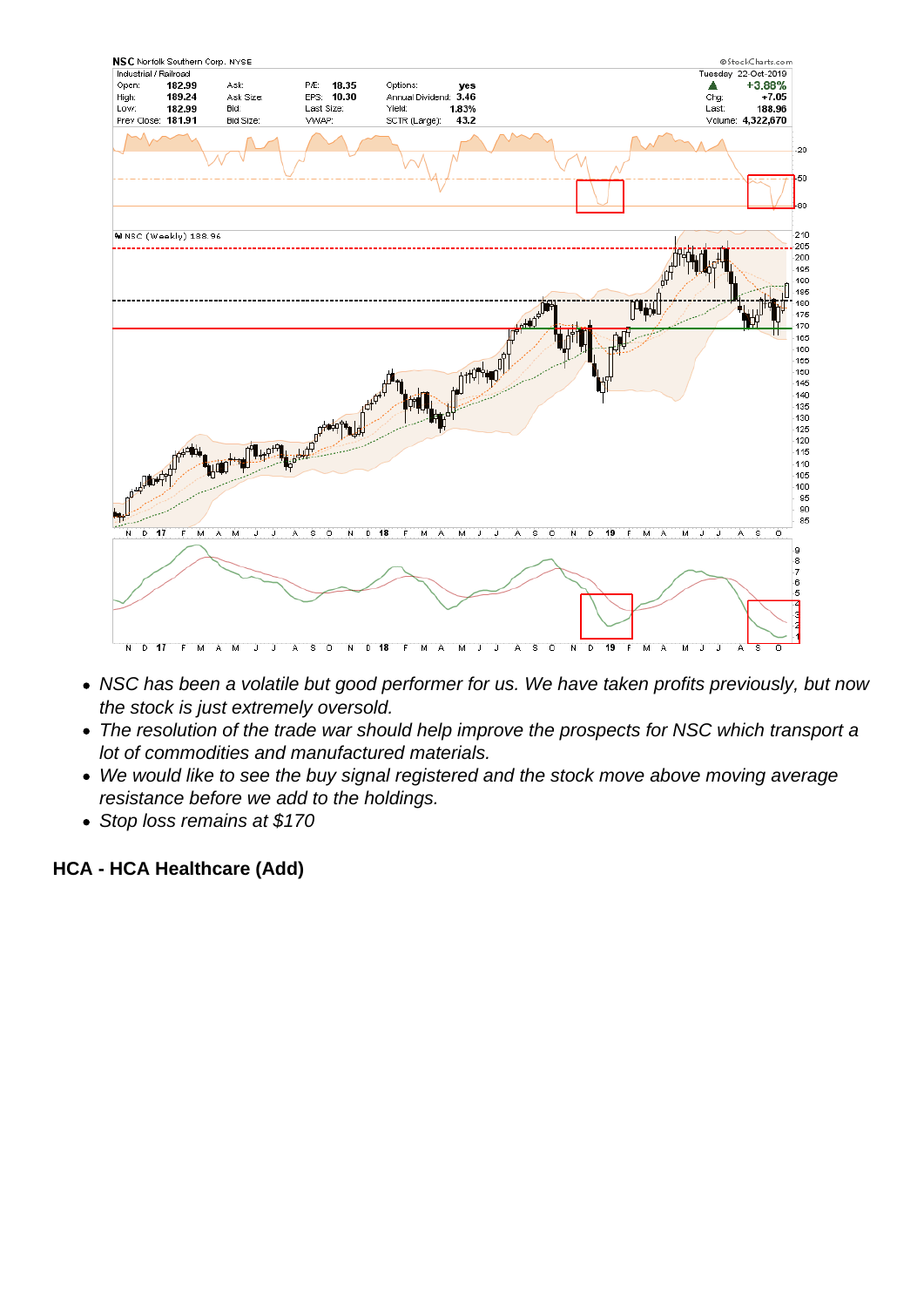- Our portfolio is heavy healthcare on the thesis of a massive need for healthcare in the future as baby-boomers retire.
- HCA continues to hold solid support and is now deeply oversold.
- We should see a rotation into Healthcare as part of the year-end rally, so we are looking to increase our stake.
- We are looking for a buy signal to be triggered with a break above moving average resistance.
- Stop-loss remains at \$115

UTX - United Technologies (Add)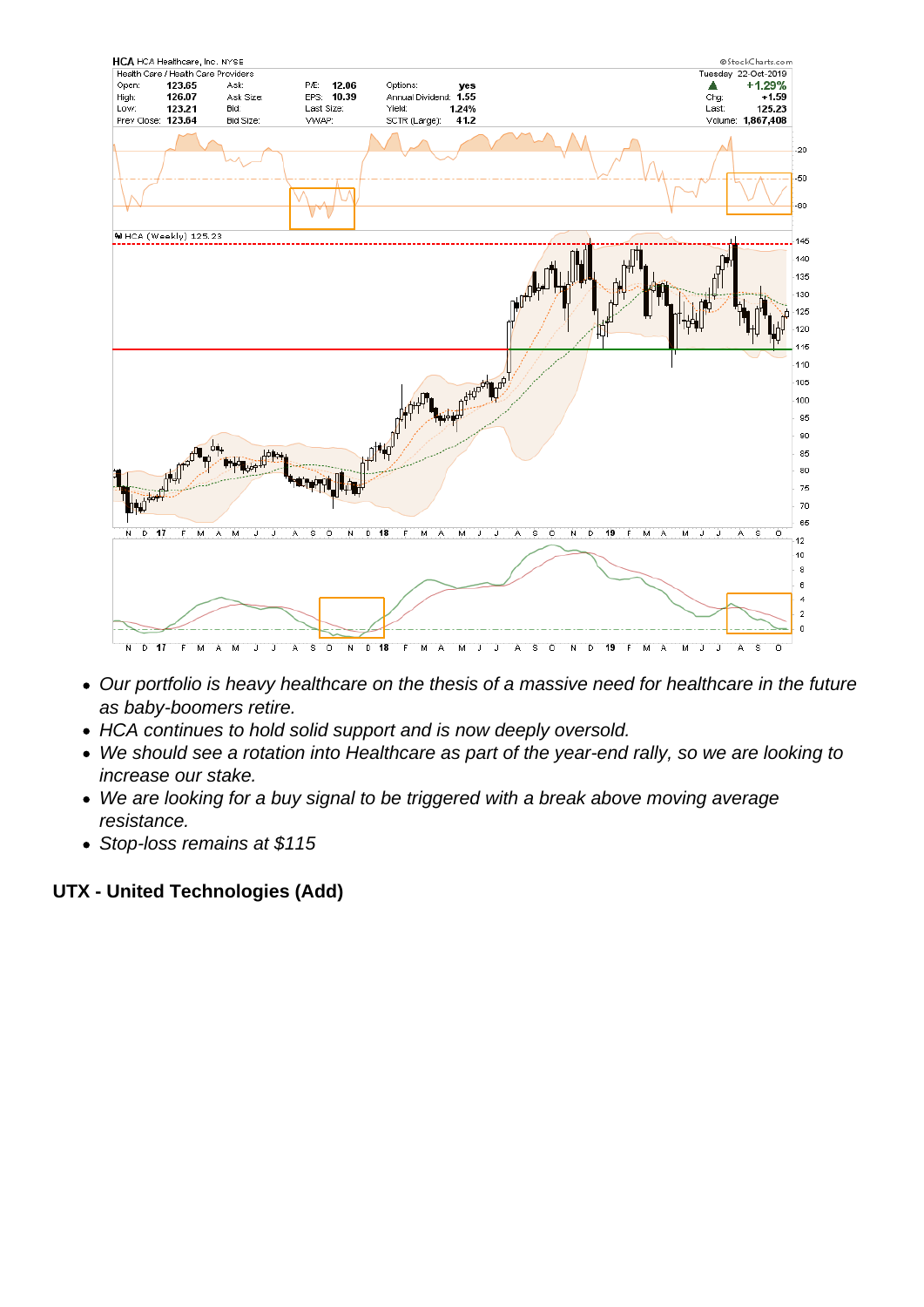- UTX has recently broken out to all-time highs and fundamentals remain solid.
- The recently triggering of the "buy signal' suggests more room to move higher.
- We would like to see the breakout confirmed with a successful retest before adding to our position.
- Stop loss remains at \$125

SLYV - Small Cap Value (Add)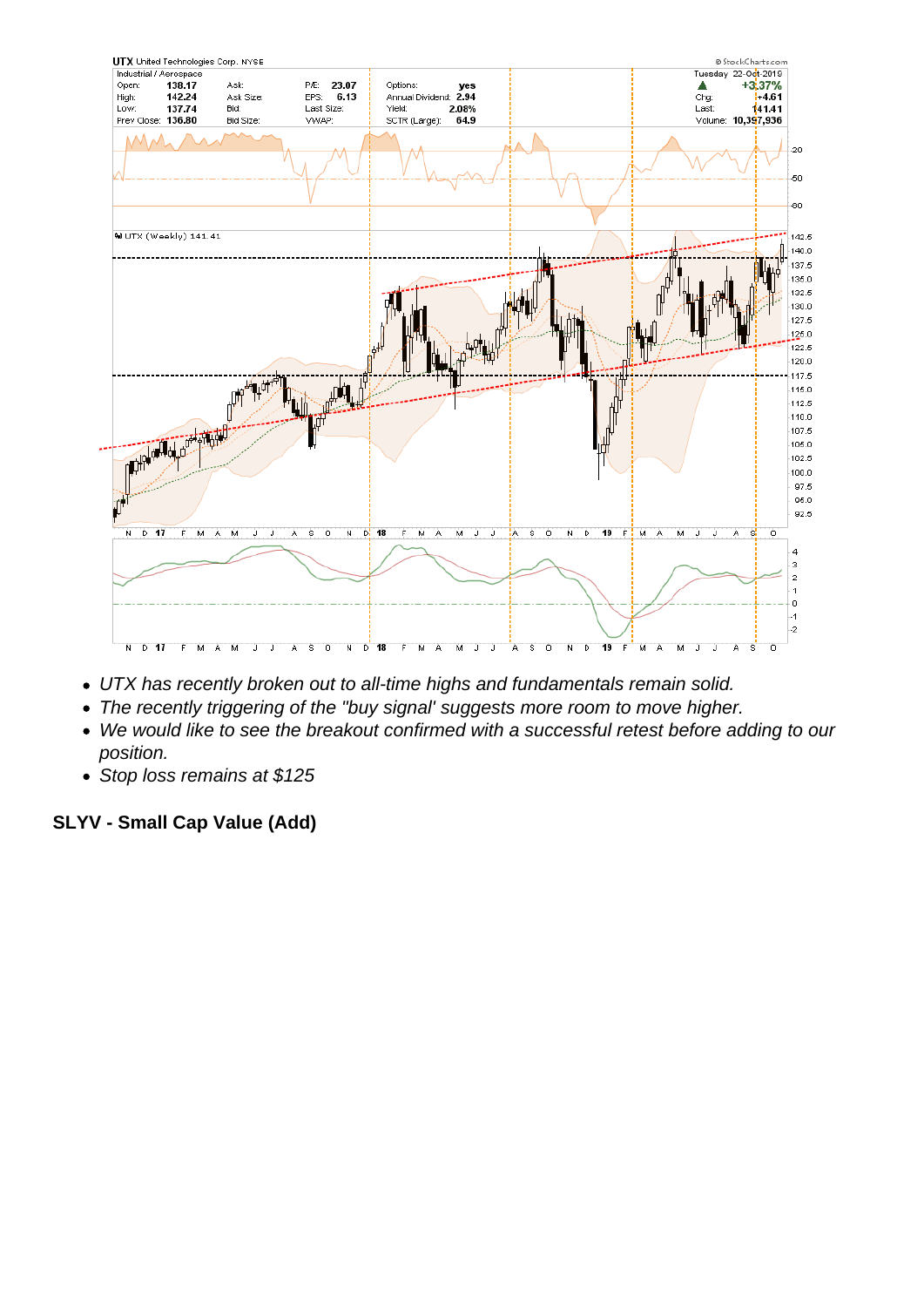- Tomorrow, Michael Lebowitz will release a RIA Pro report on "How To Invest IN QE."
- What the report shows is that Small and Mid-Cap stocks tend to be the biggest beneficiaries of the Fed's QE program as speculation enters the market.
- Therefore, we are looking to add exposure in Small-Cap Value particularly as the 200-day moving average has turned up.
- We will likely load 1/2 position initially and add the second 1/2 on a break above resistance of the previous tops in this consolidation range.
- Stop loss will be set at \$59

MDYV - Mid-Cap Value (Add)

The same reasoning goes for Mid-Cap Value stocks as above.